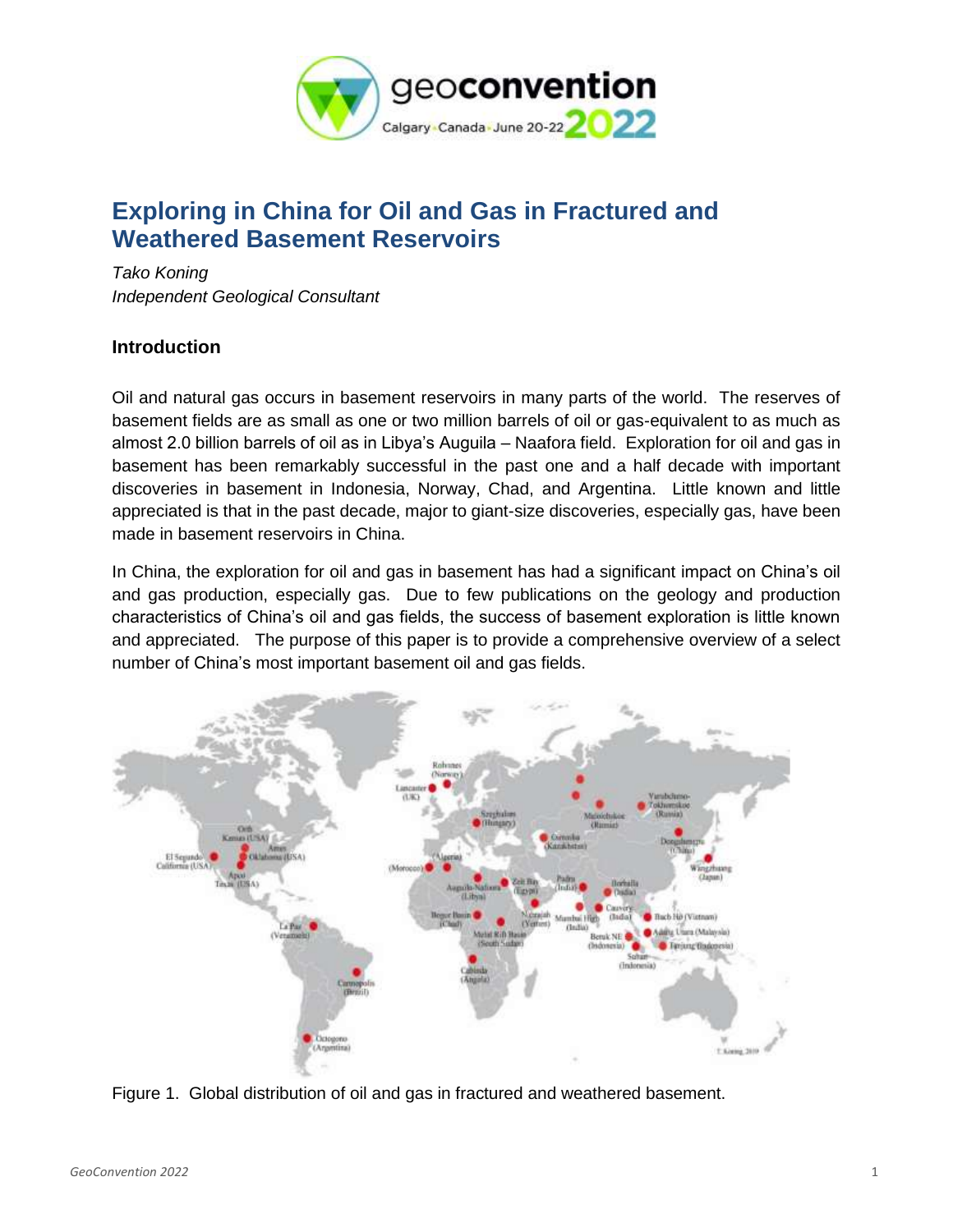

#### **Yaerxia Basement Oil Field**

The Yaerxia Field is an onshore oil field discovered in 1959 and is the first basement "buried hill" field ever discovered in China. The oil is produced from Paleozoic phyllites, slates, and metasandstones. The basement reservoir is described as hard and compact with porosity of less than 2.5%. However, because joints, faults and fractures are well developed, production from wells has been as high as with initial flow rates of 1,050 barrels of oil per day.

The wells are moderately productive with 12 wells producing less than 70 barrels of oil per day, 3 wells producing at 200 barrels of oil per day and 2 wells producing at 875 barrels of oil per day. The wells are not highly productive since the phyllites and slates do not naturally fracture optimally as do carbonates or granites. Similarly, phyllites and slates do not produce good granite-wash type reservoirs when they are weathered. Weathered crust is better developed at the top of the buried hill. The depth of the weathering is less than 35 m in thickness. Reserves data nor cumulative oil production is not available on Yaerxia. This field is significant since it was the first basement field discovered in China. Although the reserves were small, the "lessons learned" in the exploration and development of this field lead to the discovery of the giant Renqiu basement oil field and other basement fields in the Bohai Bay basin.

#### **Renqiu Basement Oil Field**

This field has been described by Chinese researchers as having giant reserves. Giant reserves have been defined as reserves over 0.5 billon barrels of recoverable oil by the American Association of Petroleum Geologists (AAPG) and the Society of Petroleum Engineers (SPE). The Rengiu oil field was discovered in 1975 by the Renqiu-4 well which flowed at 7,283 barrels of oil per day from Precambrian dolomite. By the end of 1976, there were 19 producing oil wells with an average flow rate of 13,789 barrels of oil per day. The highest producing well reached 32,123 barrels of oil per day. The oil column is very thick at 870 m.

According to Chung-Hsiang P'an (AAPG, 1982), this field is a giant field due to (1) The buried hill is optimally positioned in the middle of the Raoyang trough (2) The hill is 1,300 m high with an oil column of 870 m. (3.) Carbonate is the best reservoir rock and its age is old (4.) Before deposition of the lower Tertiary, the region was continually rising and underwent long periods of weathering and erosion. Consequently, the solution cavities and fractures are well-developed and enhances the reservoir quality.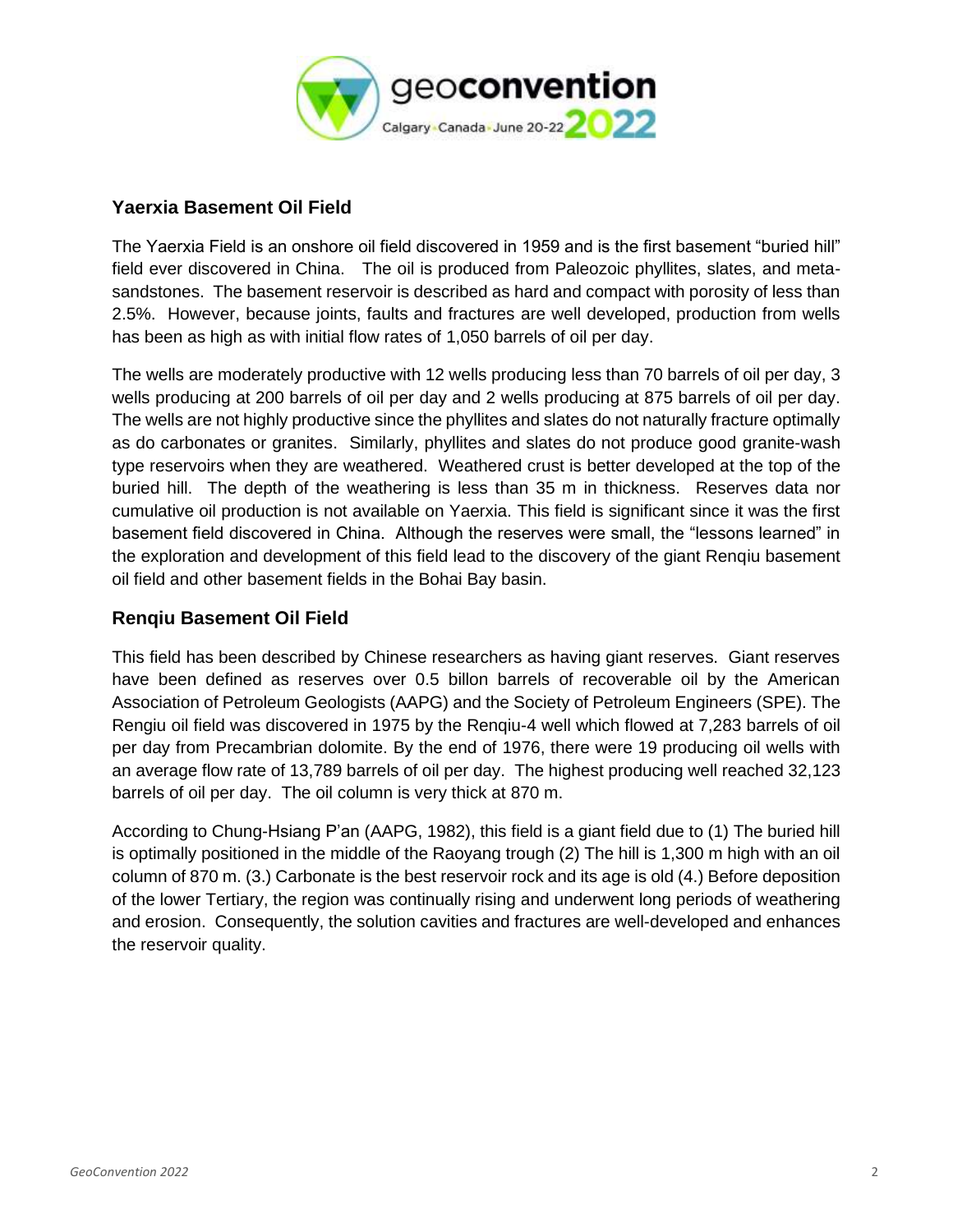



Figure 2. Cross section through the Renqiu basement oil field. From: Chung-Hsiang P'an (AAPG, 1982)

# **Dongshenpu Basement Oil Field**

This field is located onshore central China and like the Yaerxia oil field is an example of a Chinese "buried hill" basement oil field. The Dongshenpu oil field was discovered in 1983. The reservoir consists of Precambrian granites, granulites, diabases, and hornblende gneisses. The rocks have no primary porosity but porous reservoirs were developed by weathering and natural fracturing. The discovery well tested at 1,570 barrels of oil per day and subsequent development drilling has found the oil column to be 400 m thick. The reserves in this field were estimated at approximately 190 million barrels of oil (XiaoGuan & Zuan, 1991).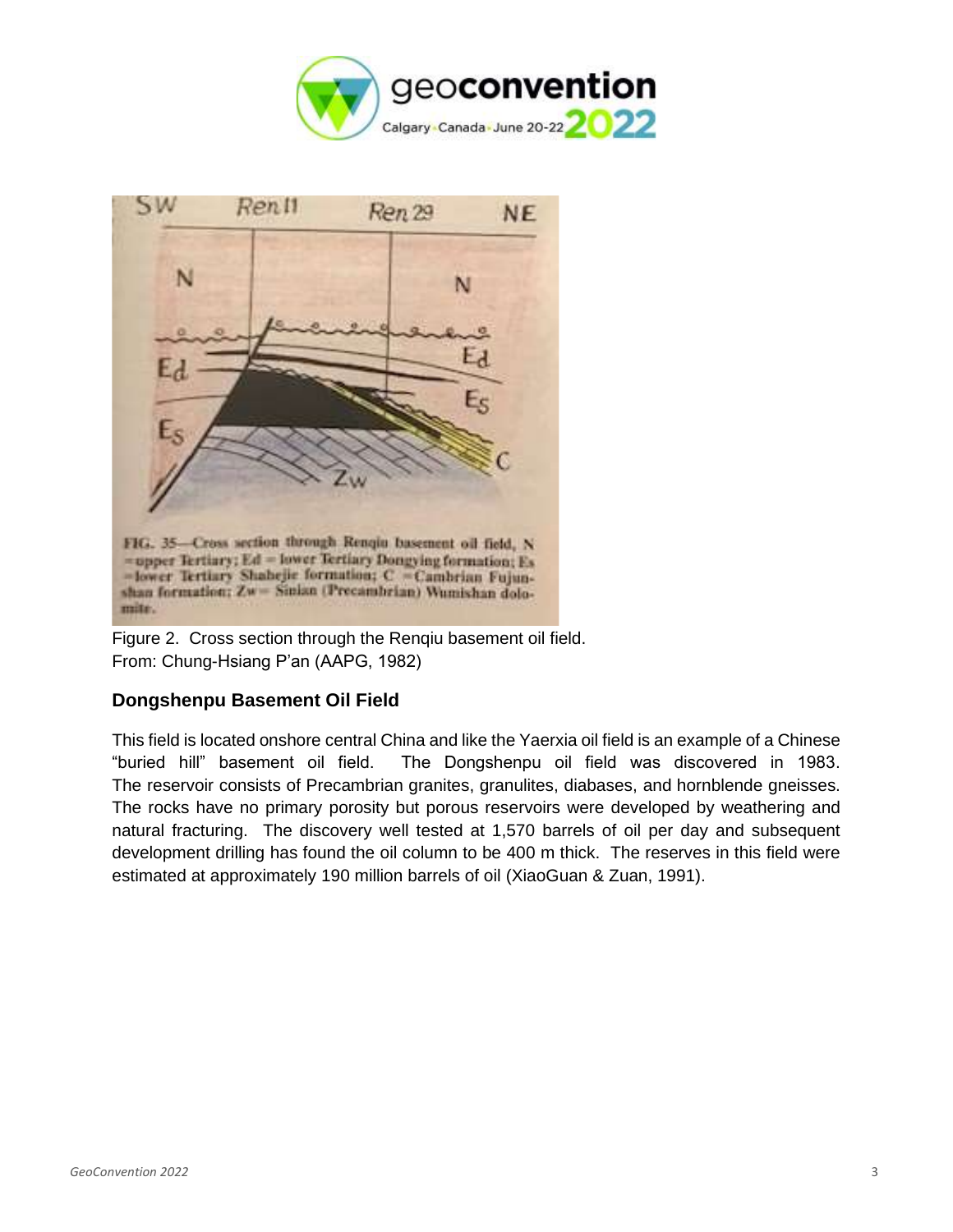



Figure 3. Structural cross-section through the Donshepu oil field. The oil column shown in green is separated from the underlying water zone shown in blue by the oil-water contact at 3,060 – 3,100 m. Modified from XiaoGuang & Zuan, 1991.

# **Bozhong 19-6 Basement Gas - Condensate Field**

The Bozhong 19-6 gas-condensate field was discovered by CNOOC in 2017. This field is defined as a giant field based on the estimated reserves of gas and condensate. This field is located in the Bohai Gulf basin in 24 m of water depth. The discovery well 19-6-1 intersected 100 m of pay in an Archean-age buried hill reservoir and 240 m of pay in the Lower Paleogene Kongdian Formation. A significant paper was published a year ago on this gas field by Linda Wang, HIS Markit in 2021 which provided the following information. Bozhong 19-6 is a deep gas-condensate field with the top of the basement reservoir varying in depth from 2,825 to 5,475 m. The deepest well drilled in this field had a total depth of 5,508 m. The Archean reservoirs consist of metamorphic rocks, granites, amphibolites and migmatites with high-quality reservoirs concentrated within a 120 m interval from the top of the buried hill. The fractured reservoirs are also weathered and core analysis indicates porosity varying from 0.2% to 22.0% with an average porosity of 4.4% and an average permeability of 5 mD.

Appraisal wells 19-6-2 and 19-6-3 had average gas test rates of 6.4 million of cubic feet per day and 1,000 barrels per day of condensate. Wang (2021) estimated that the proven in-place gas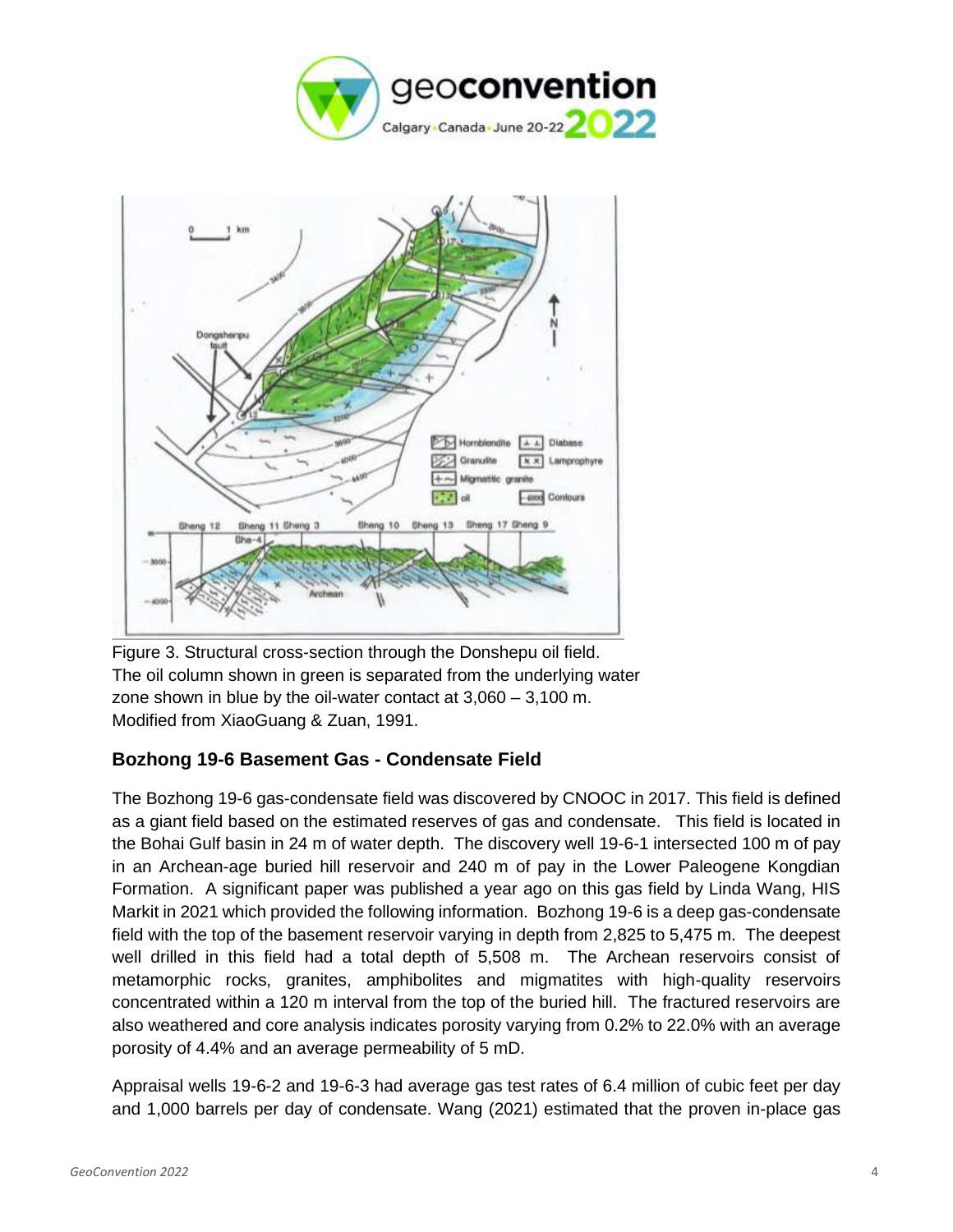

was 4 trillion cubic feet of gas (TCF) and 600 million barrels of condensate. The gas consists 75% of methane, 10% CO2, and the remainder condensate. I have independently estimated the recoverable reserves in the Bozhong field. The overlying Tertiary gas field is located only at the far western part of the field. Thus 90% of the gas in Bozhong is in basement with only 10% in the Tertiary. Accordingly, the basement portion of the field has in-place gas of 3.6 TCF and 540 million barrels of condensate. Assuming an 80% recovery factor, the recoverable reserves are 2.9 TCF gas and 430 million barrels of condensate. Accordingly, the Bozhong field ranks as one of the largest gas-condensate fields in basement in the world. The Suban basement-reservoir gas field in south Sumatra, Indonesia is believed to be the world's largest basement gas field with gas reserves between 5 to 7 TCF.

The Bozhong field, discovered only five years ago, illustrates that the basement oil and gas play remains under-explored in China. Indeed, the gas potential in the Bozhong Depression is estimated at 67 TCF gas (Wang, L., 2021).



Figure 4. Cross section of the Bozhong 19-6 gas-condensate field in the Bohai Gulf Basin. From Wang, L., IHS Markit, 2021, modified after CNOOC.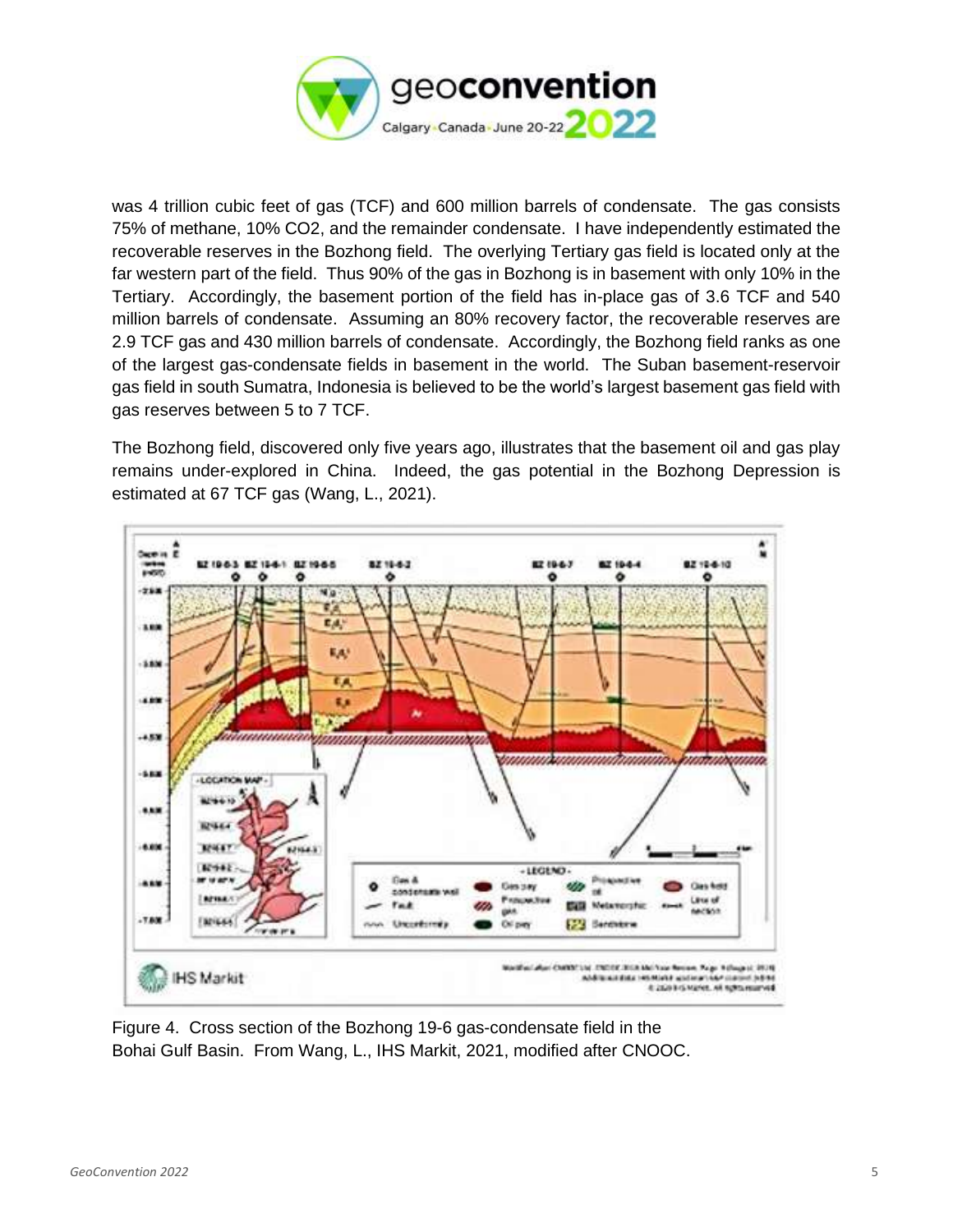

## **China's Oil and Gas Production**

As shown below, China is the  $6<sup>th</sup>$  largest oil producer in the world.

#### Top Ten Oil Producers

| 1. USA          | 11.2 Millions barrels oil per day (MMbopd) |
|-----------------|--------------------------------------------|
| 2. Russia       | 10.3                                       |
| 3. Saudi Arabia | 10.0                                       |
| 4. Canada       | 4.4                                        |
| 5. Iraq         | 4.4                                        |
| 6. China        | 4.0                                        |
| 7. Brazil       | 3.0                                        |
| 8. UAE          | 2.6                                        |
| 9. Kuwait       | 2.5                                        |
| 10. Iran        | 2.4                                        |
|                 |                                            |

In terms of energy consumption China is at times called "the hungry dragon". China is the world's No. 1 oil importer and the world's No 2 consumer of oil. China consumes 14.1 MMbop and imports oil at a rate of 10.0 MMbopd. The USA is the world's largest consumer of oil at a rate of 17.2 MMBopd.

China is also the 3rd largest consumer of natural gas in the world, consuming 370 billion cubic meters (bcm) in 2021.China's enormous need for oil and gas is due to its population of 1.3 billion people, which is the largest in the world and also due its strong economy.

## **China in the Energy Transition**

In early 2021, China's President Xi Jinping announced that China will reach peak CO2 emissions by 2030 and will be carbon-zero before 2060. Figure 5 highlights the USA and China's levels of emissions in the past four decades.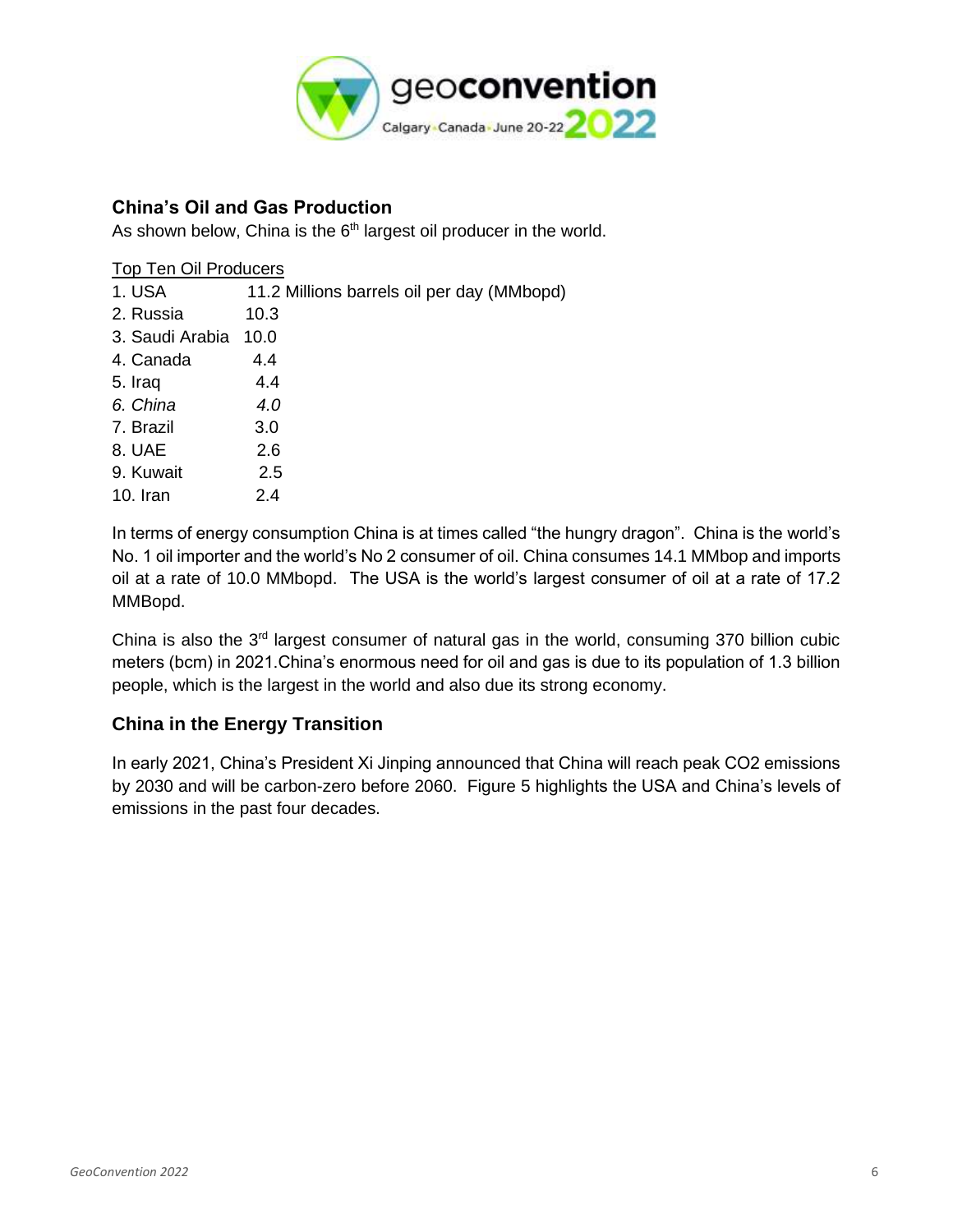



Figure 5. China and USA CO2 emissions, 1980 – 2019. Source: USA Energy Information Agency, published in The Economist, September 26, 2020.

China's need to meet soaring power demand is resulting in China investing massively in renewables. Wood Mackenzie projects in its latest report Power Play (Energy Voice, 17/02/2022), that China's production capacity for solar modules is rising faster than forecast global demand, while its wind turbine component and battery manufacturing capacity will grow by 42% and 150%, respectively, over the next two years. The report states that "This production of renewables capacity is of epic proportions and is enough to meet what China needs to accelerate decarbonization while supporting the ambitions of much of the rest of the world".

In the meantime, China consumes 55% of the world's supply of coal, mainly for the generation of electricity. Coal is burned to provide two-thirds of China's electricity. In order for China to achieve net-zero by 2060, it will need to substantially reduce the burning of coal. Natural gas is the cleanest burning of the fossil fuels thus in the short to medium term, China will need to substitute gas for coal

China's need for gas will need to be met by increased importing of LNG. Indeed, China's soaring need for gas resulted in China's LNG imports in 2021 reaching record high levels. China is also importing gas through the Far Eastern Pipeline from Russia. China has been importing 38 bcm gas per year from Russia's Gazprom. Recently Gazprom has announced that China will increase its imports by 30% to 48 bcm per year (Gas Processing News, 17/02/22).